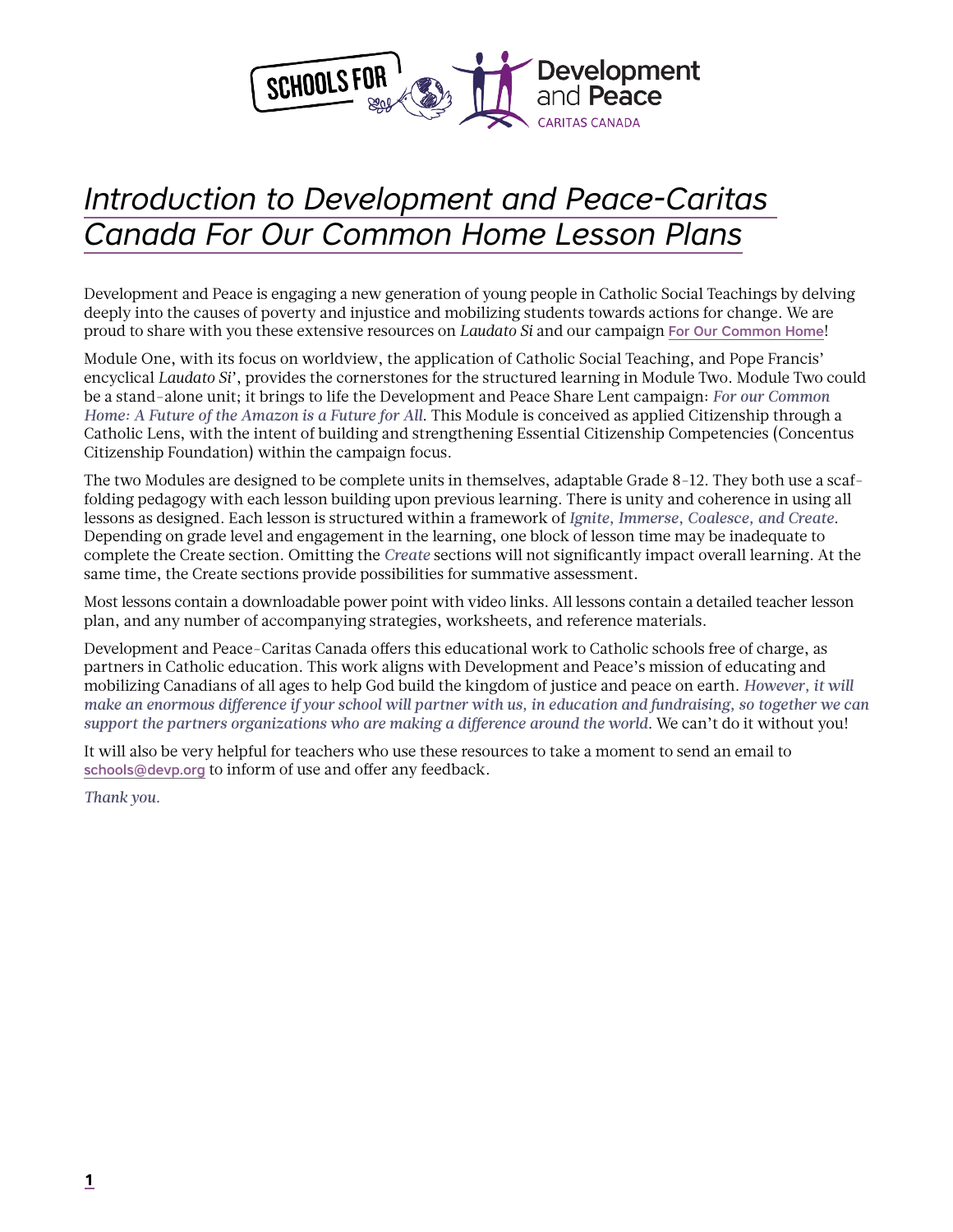#### **Acknowledgements**

These modules were conceived of and created by Louise Bitz, from our D&P Catholic Schools Program team, and Sherry Van Hesteren, of Saskatoon, Saskatchewan. They are designed with a post-colonial, anti-oppressive, and anti-racist framework. Many lessons use a constructivist pedagogy. Development and Peace-Caritas Canada is deeply grateful for the work of the educators in designing a journey of transformative learning *For Our common Home*.

## *Special thanks to:*

- **•** Reanne Lajeunesse, educator, Saskatoon, for her pedagogical assistance in Module Two.
- **•** First Nations and Métis professionals who graciously offered time and advice to help shape content: Delvin Kanewiyakiho, FNMI Education Consultant, GSCS, Saskatoon; Brenda Ahenakew, Director of Education, Office of the Treaty Commissioner, Saskatoon; Jim Desroches, educator, Saskatoon; Noela Crowe-Salazar, Pimatisiwin Counselling and Consulting, Regina.
- **•** Dave Elder, educator, Saskatoon, for his technical expertise with video formatting.
- **•** Michelle Dinter-Lipinski, educator, Saskatoon, for piloting Module One and offering insightful feedback
- **•** Carolyn Koropeski, educator, Thunder Bay, for piloting Module One and offering valuable feedback as well as creating student worksheets that have been included in the final product.
- **•** The Concentus Citizenship Education Foundation, Saskatchewan, for sanctioning the use of the Concentus resources in both Modules. Of note, Sherry Van Hesteren is the creator of a number of these Concentus strategies; we thank her for freely sharing her expertise through Concentus.
- **•** The Catholic Schools Program team at Development and Peace-Caritas Canada, for all the advice, suggestions and collaborative focus brought by Emily Pittman, Kathleen Ladouceur and Genevieve Gallant.